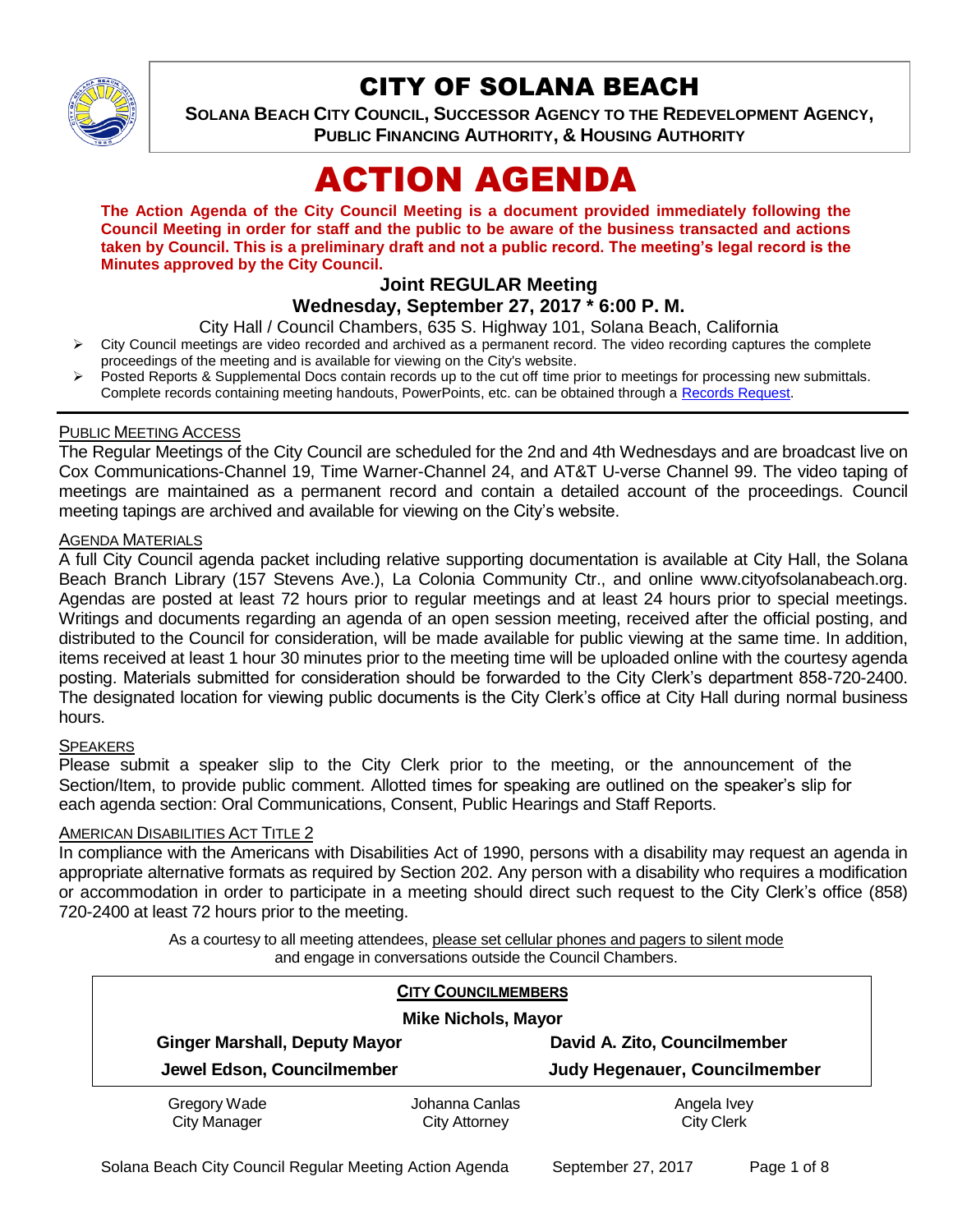#### SPEAKERS:

Please submit your speaker slip to the City Clerk prior to the meeting or the announcement of the Item. Allotted times for speaking are outlined on the speaker's slip for Oral Communications, Consent, Public Hearings and Staff Reports.

#### READING OF ORDINANCES AND RESOLUTIONS:

Pursuant to Solana Beach Municipal Code Section 2.04.460, at the time of introduction or adoption of an ordinance or adoption of a resolution, the same shall not be read in full unless after the reading of the title, further reading is requested by a member of the Council. If any Councilmember so requests, the ordinance or resolution shall be read in full. In the absence of such a request, this section shall constitute a waiver by the council of such reading.

## **CALL TO ORDER AND ROLL CALL:**

**CLOSED SESSION REPORT:** (when applicable)

## **FLAG SALUTE:**

## **APPROVAL OF AGENDA: COUNCIL ACTION: Approved 5/0**

#### **PROCLAMATIONS/CERTIFICATES:** *Ceremonial*

- Bocce Ball
- Dr. Wolf Berger

**PRESENTATIONS:** Ceremonial items that do not contain in-depth discussion and no action/direction.

• Solana Beach Sunset 5K

## **ORAL COMMUNICATIONS:**

This portion of the agenda provides an opportunity for members of the public to address the City Council on items relating to City business and not appearing on today's agenda by submitting a speaker slip (located on the back table) to the City Clerk. Comments relating to items on this evening's agenda are taken at the time the items are heard. Pursuant to the Brown Act, no action shall be taken by the City Council on public comment items. Council may refer items to the City Manager for placement on a future agenda. The maximum time allotted for each presentation is THREE MINUTES (SBMC 2.04.190). Please be aware of the timer light on the Council Dais.

## **COUNCIL COMMUNITY ANNOUNCEMENTS / COMMENTARY:**

*An opportunity for City Council to make brief announcements or report on their activities. These items are not agendized for official City business with no action or substantive discussion.* 

## **A. CONSENT CALENDAR:** (Action Items) (A.1. - A.6.)

Items listed on the Consent Calendar are to be acted in a single action of the City Council unless pulled for discussion. Any member of the public may address the City Council on an item of concern by submitting to the City Clerk a speaker slip (located on the back table) before the Consent Calendar is addressed. Those items removed from the Consent Calendar by a member of the Council will be trailed to the end of the agenda, while Consent Calendar items removed by the public will be discussed immediately after approval of the Consent Calendar.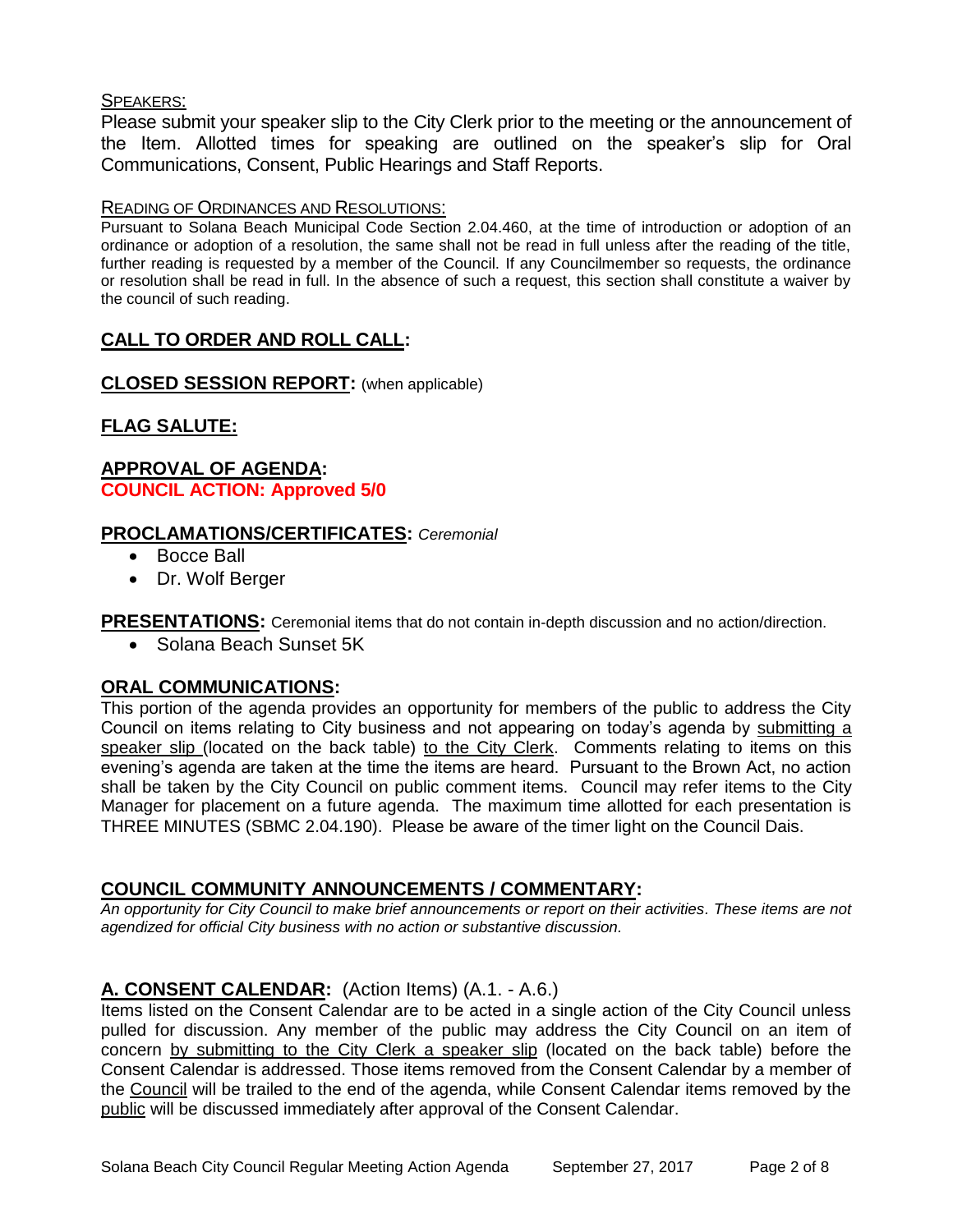## **A.1. Register Of Demands.** (File 0300-30)

Recommendation: That the City Council

1. Ratify the list of demands for August 26 – September 8, 2017.

[Item A.1. Report \(click here\)](https://solanabeach.govoffice3.com/vertical/Sites/%7B840804C2-F869-4904-9AE3-720581350CE7%7D/uploads/Item_A.1._Report_(click_here)_-_09-27-17.PDF)

*Posted Reports & Supplemental Docs contain records up to the cut off time, prior to the start of the meeting, for processing new submittals. The final official record containing handouts, PowerPoints, etc. can be obtained through a Records Request to the City Clerk's Office.* **COUNCIL ACTION: Approved 5/0**

## **A.2. General Fund Adopted Budget for Fiscal Year 2017-2018 Changes.** (File 0330-30)

Recommendation: That the City Council

1. Receive the report listing changes made to the Fiscal Year 2017-2018 General Fund Adopted Budget.

#### [Item A.2. Report \(click here\)](https://solanabeach.govoffice3.com/vertical/Sites/%7B840804C2-F869-4904-9AE3-720581350CE7%7D/uploads/Item_A.2._Report_(click_here)_-_09-27-17.PDF)

*Posted Reports & Supplemental Docs contain records up to the cut off time, prior to the start of the meeting, for processing new submittals. The final official record containing handouts, PowerPoints, etc. can be obtained through a Records Request to the City Clerk's Office.* **COUNCIL ACTION: Approved 5/0**

## **A.3. Submit List of Projects to Receive Road Maintenance Rehabilitation Account Funding as Required by Senate Bill 1.** (File 0820-35)

Recommendation: That the City Council

- 1. Adopt **Resolution 2017-141**
	- a. Authorizing the City Engineer to establish a project list for the 2017 Local Streets and Roads Funding Program using funds from the Road Maintenance and Rehabilitation Account and designating the 2018 Annual Pavement Management Program, as identified in the City's 2018/19 Capital Improvement Program list, to receive the funding from this new program.
	- b. Authorizing the City Engineer to submit the project list to the California Transportation Commission for the 2017 Local Streets and Roads Funding Program using funds from the Road Maintenance and Rehabilitation Account.

#### [Item A.3. Report \(click here\)](https://solanabeach.govoffice3.com/vertical/Sites/%7B840804C2-F869-4904-9AE3-720581350CE7%7D/uploads/Item_A.3._Report_(click_here)_-_09-27-17.PDF)

*Posted Reports & Supplemental Docs contain records up to the cut off time, prior to the start of the meeting, for processing new submittals. The final official record containing handouts, PowerPoints, etc. can be obtained through a Records Request to the City Clerk's Office.* **COUNCIL ACTION: Approved 5/0**

#### **A.4. Community Grant Program Fiscal Year 2017-18.** (File 0330-25)

Recommendation: That the City Council

1. Approve **Resolution 2017-147** authorizing the Fiscal Year 2017-18 Community Grant Program.

#### [Item A.4. Document \(click here\)](https://solanabeach.govoffice3.com/vertical/Sites/%7B840804C2-F869-4904-9AE3-720581350CE7%7D/uploads/Item_A.4._Report_(Click_here)_-_09-27-17_.PDF)

*Posted Reports & Supplemental Docs contain records up to the cut off time, prior to the start of the meeting, for processing new submittals. The final official record containing handouts, PowerPoints, etc. can be obtained through a Records Request to the City Clerk's Office.*

#### **COUNCIL ACTION: Approved 5/0**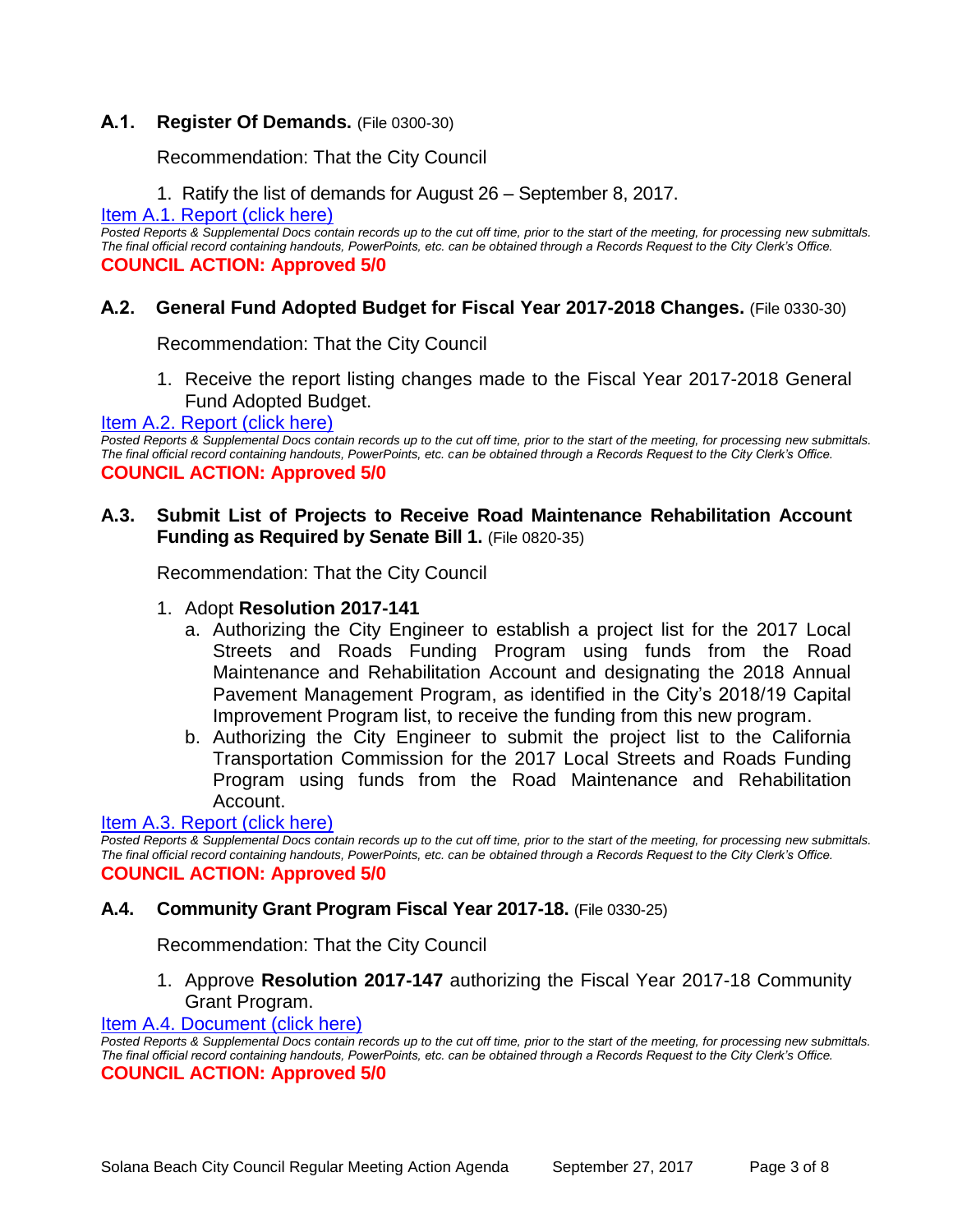## **A.5. Minutes of the City Council.**

Recommendation: That the City Council

1. Approve the Minutes of the City Council Meetings held May 24, 2017 and June 14, 2017.

#### [Item A.5. Document](https://solanabeach.govoffice3.com/vertical/Sites/%7B840804C2-F869-4904-9AE3-720581350CE7%7D/uploads/Item_A.5._Report_(Click_here)_-_09-27-17_.PDF) (click here)

*Posted Reports & Supplemental Docs contain records up to the cut off time, prior to the start of the meeting, for processing new submittals. The final official record containing handouts, PowerPoints, etc. can be obtained through a Records Request to the City Clerk's Office.* **COUNCIL ACTION: Approved 5/0**

## **B. PUBLIC HEARINGS:** (B.1. – B.2.)

This portion of the agenda provides citizens an opportunity to express their views on a specific issue as required by law after proper noticing by submitting a speaker slip (located on the back table) to the City Clerk. After considering all of the evidence, including written materials and oral testimony, the City Council must make a decision supported by findings and the findings must be supported by substantial evidence in the record. An applicant or designees for a private development/business project, for which the public hearing is being held, is allotted a total of fifteen minutes to speak, as per SBMC 2.04.210. A portion of the fifteen minutes may be saved to respond to those who speak in opposition. All other speakers have three minutes each. Please be aware of the timer light on the Council Dais.

## **B.1. Public Hearing: 246 Barbara Avenue, Applicants: Kristin Brinner and Chris Novak, Case 17-16-07.** (File 0600-40)

The proposed project meets the minimum zoning requirements under the SBMC, may be found to be consistent with the General Plan and may be found, as conditioned, to meet the discretionary findings required as discussed in this report to approve a DRP. Therefore, Staff recommends that the City Council:

- 1. Conduct the Public Hearing: Open the Public Hearing, Report Council Disclosures, Receive Public Testimony, and Close the Public Hearing.
- 2. Find the project exempt from the California Environmental Quality Act pursuant to Section 15303 of the State CEQA Guidelines; and
- 3. If the City Council makes the requisite findings and approves the project, adopt **Resolution 2017-069** conditionally approving a DRP to demolish the existing residence and construct a new 2,857 square foot, two-story, single-family residence with an attached carport and associated site improvements at 246 Barbara Avenue, Solana Beach.

[Item B.1. Report \(click here\)](https://solanabeach.govoffice3.com/vertical/Sites/%7B840804C2-F869-4904-9AE3-720581350CE7%7D/uploads/Item_B.1._Report_(click_here)_-_09-27-17.PDF)

[B.1. Supplemental Documents \(9-21-17\)](https://solanabeach.govoffice3.com/vertical/Sites/%7B840804C2-F869-4904-9AE3-720581350CE7%7D/uploads/B.1._Supplementals_-_9-21-17_(1230pm).pdf)

*Posted Reports & Supplemental Docs contain records up to the cut off time, prior to the start of the meeting, for processing new submittals. The final official record containing handouts, PowerPoints, etc. can be obtained through a Records Request to the City Clerk's Office.* **COUNCIL ACTION: Approved 4/0/1 (Recused: Nichols) to continue the public hearing to a date certain of October 11, 2017.**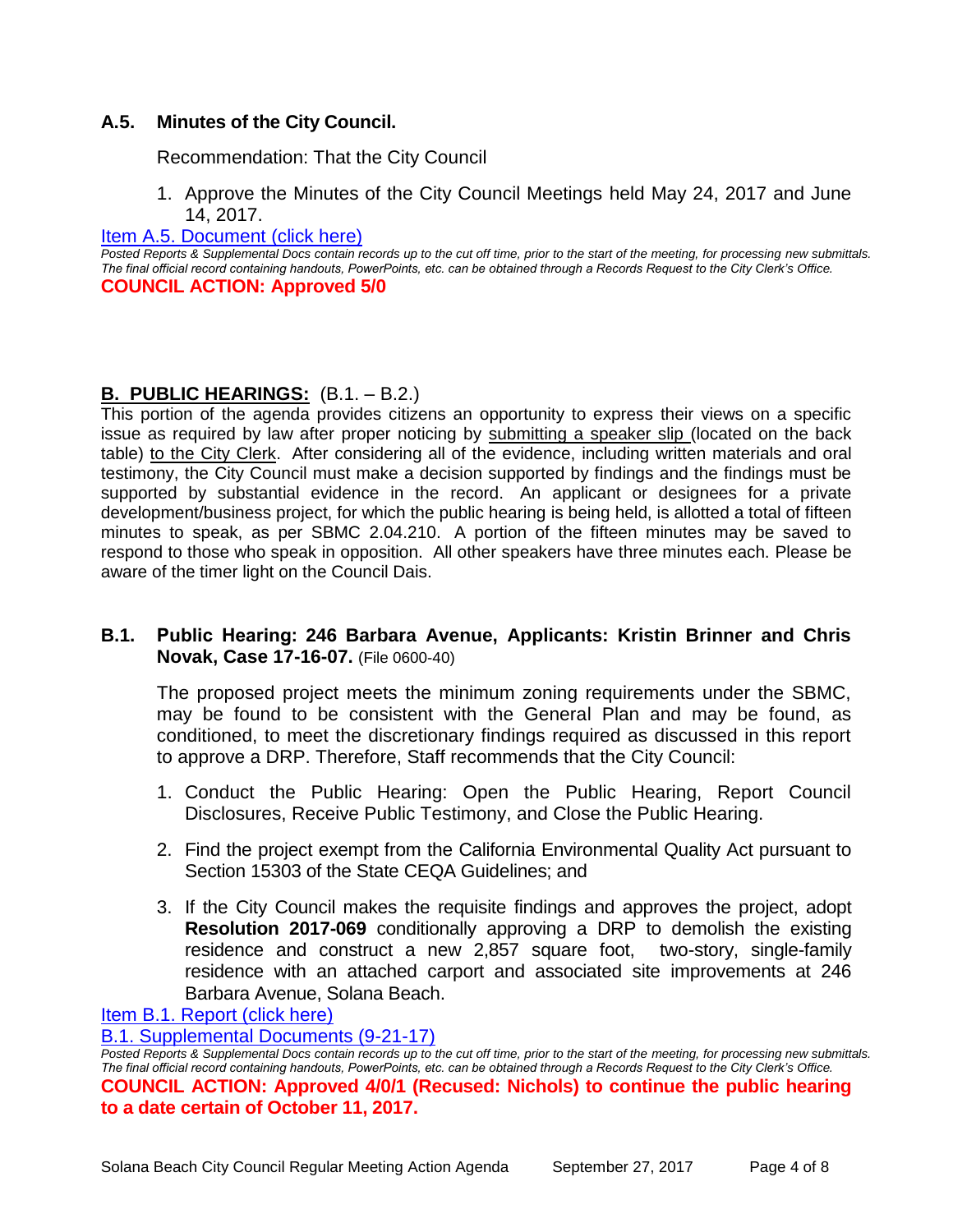**B.2. Public Hearing: 960 Avocado Place, Applicant: Clipper NSPP FA, Case # 17- 17-02** (File 0600-40)

The proposed project meets the minimum zoning requirements under the SBMC, may be found to be consistent with the General Plan and may be found, as conditioned, to meet the discretionary findings required as discussed in this report to approve a DRP and administratively issue a SDP. Therefore, Staff recommends that the City Council:

- 1. Conduct the Public Hearing: Open the Public Hearing, Report Council Disclosures, Receive Public Testimony, and Close the Public Hearing.
- 2. Find the project exempt from the California Environmental Quality Act pursuant to Section 15303 of the State CEQA Guidelines; and
- 3. If the City Council makes the requisite findings and approves the project, adopt **Resolution 2017-143** conditionally approving a DRP and an administrative SDP to construct a new single-level, single-family residence with an attached two-car garage, a detached Accessory Dwelling Unit with an attached single-car garage and perform associated site improvements on a vacant lot at 960 Avocado Place, Solana Beach.

[Item B.2. Report \(click here\)](https://solanabeach.govoffice3.com/vertical/Sites/%7B840804C2-F869-4904-9AE3-720581350CE7%7D/uploads/Item_B.2._Report_(click_here)_-_09-27-17.PDF)

[B.2. Updated Report #1 \(9-27-17\)](https://solanabeach.govoffice3.com/vertical/Sites/%7B840804C2-F869-4904-9AE3-720581350CE7%7D/uploads/B.2._Updated_Report_1_-_9-27-17.pdf)

[B.2. Supplemental Documents \(9-26-17\)](https://solanabeach.govoffice3.com/vertical/Sites/%7B840804C2-F869-4904-9AE3-720581350CE7%7D/uploads/B.2._Supplemental_Docs_(9-26-17).pdf)

*Posted Reports & Supplemental Docs contain records up to the cut off time, prior to the start of the meeting, for processing new submittals. The final official record containing handouts, PowerPoints, etc. can be obtained through a Records Request to the City Clerk's Office.* **COUNCIL ACTION: Approved 5/0 to close the public hearing. COUNCIL ACTION: Approved 5/0**

## **C. STAFF REPORTS**: (C.1. - C.5.)

*Submit speaker slips to the City Clerk.*

## **C.1. La Colonia Skate Park.** (File 0720-30)

Recommendation: That the City Council

1. Provide feedback on the various design features of the hybrid design concept plan.

[Item C.1. Report \(click here\)](https://solanabeach.govoffice3.com/vertical/Sites/%7B840804C2-F869-4904-9AE3-720581350CE7%7D/uploads/Item_C.1._Report_(click_here)_-_09-27-17.pdf)

*Posted Reports & Supplemental Docs contain records up to the cut off time, prior to the start of the meeting, for processing new submittals. The final official record containing handouts, PowerPoints, etc. can be obtained through a Records Request to the City Clerk's Office.* **COUNCIL ACTION: Approved 5/0 with direction provided.**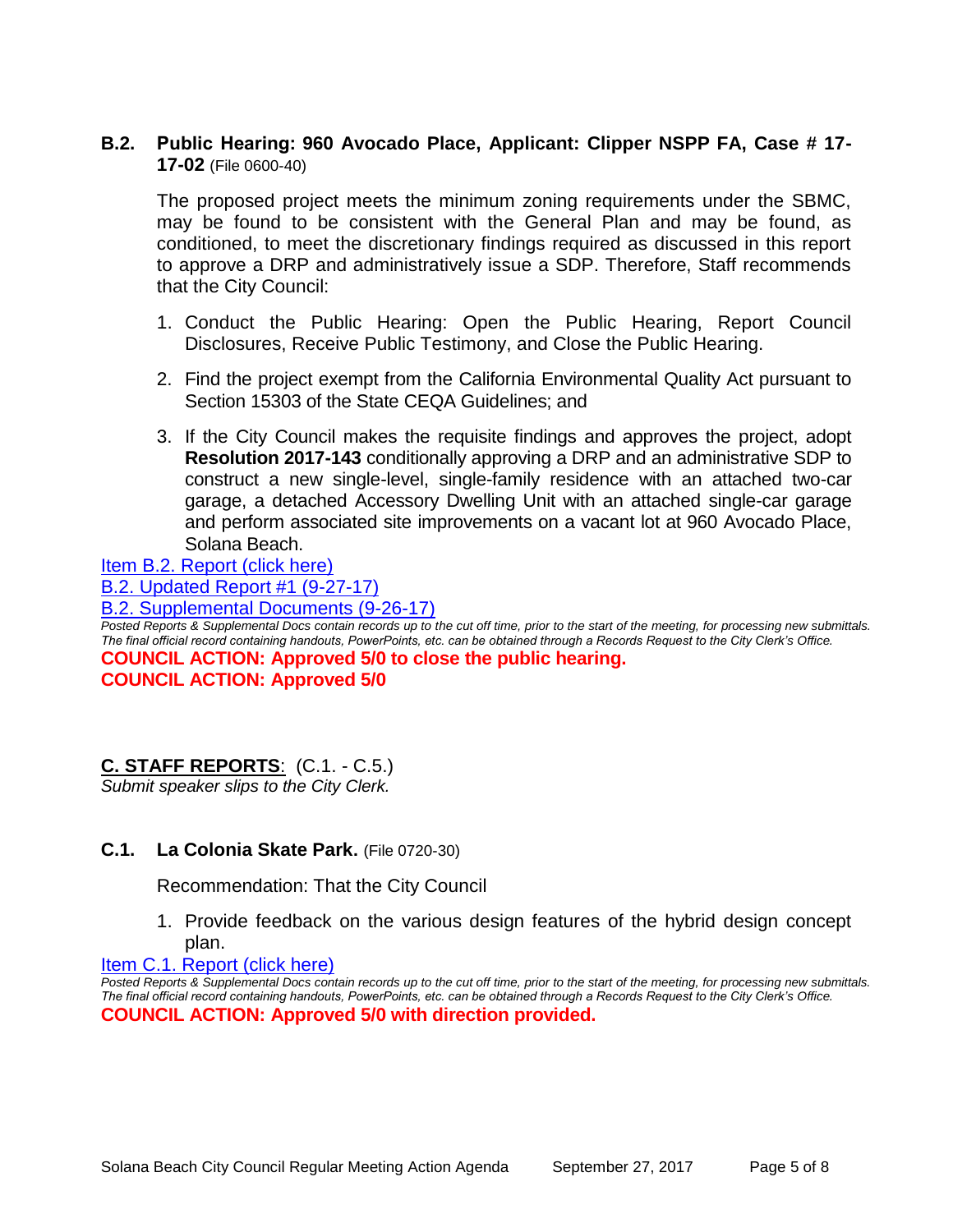## **C.2. Lomas Santa Fe Corridor Feasibility Study Update.** (File 0820-75)

Recommendation: That the City Council

1. Adopt **Resolution 2017-022** authorizing the City Manager to execute an amendment to the Professional Services Agreement with STC Traffic, Inc., in the amount of \$65,000, for Phase 2 of the Lomas Santa Fe Corridor Feasibility Study that will allow for technical analysis of the data collected in Phase 1 of the Feasibility Study and preparation of 30% preliminary engineering plans and cost estimates.

[Item C.2. Report \(click here\)](https://solanabeach.govoffice3.com/vertical/Sites/%7B840804C2-F869-4904-9AE3-720581350CE7%7D/uploads/Item_C.2._Report_(click_here)_-_09-27-17.PDF)

[C.2. Supplemental Documents \(9-27-17 330pm\)](https://solanabeach.govoffice3.com/vertical/Sites/%7B840804C2-F869-4904-9AE3-720581350CE7%7D/uploads/C.2._Supplemental_Documents_09-27-17_(330pm).pdf)

*Posted Reports & Supplemental Docs contain records up to the cut off time, prior to the start of the meeting, for processing new submittals. The final official record containing handouts, PowerPoints, etc. can be obtained through a Records Request to the City Clerk's Office.* **COUNCIL ACTION: Approved 5/0**

## **C.3. Climate Action Commission Member Appointment.** (File 0120-06)

Recommendation: That the City Council

1. Make one appointment (by Council-at-large) to the vacant professional position on the Climate Action Commission with a term expiration date of January 2018.

[Item C.3. Report \(click here\)](https://solanabeach.govoffice3.com/vertical/Sites/%7B840804C2-F869-4904-9AE3-720581350CE7%7D/uploads/Item_C.3._Report_(click_here)_-_09-27-17.PDF)

*Posted Reports & Supplemental Docs contain records up to the cut off time, prior to the start of the meeting, for processing new submittals. The final official record containing handouts, PowerPoints, etc. can be obtained through a Records Request to the City Clerk's Office.* **COUNCIL ACTION: Approved 5/0 to appoint Paul Basore.** 

#### **C.5. Establish the Solana Beach-Del Mar Council Standing Committee.** (File 0410-45)

Recommendation: That the City Council

- 1. Consider adoption of **Resolution 2017-148** establishing the Solana Beach-Del Mar Relations Council Standing Committee.
- 2. Consider the appointment of two Councilmembers to serve on the Standing Committee.

#### [Item C.5. Document \(click here\)](https://solanabeach.govoffice3.com/vertical/Sites/%7B840804C2-F869-4904-9AE3-720581350CE7%7D/uploads/Item_C.5._Report_(click_here)_-_09-27-17.PDF)

*Posted Reports & Supplemental Docs contain records up to the cut off time, prior to the start of the meeting, for processing new submittals. The final official record containing handouts, PowerPoints, etc. can be obtained through a Records Request to the City Clerk's Office.* **COUNCIL ACTION: Approved 5/0 to appoint Mayor Nichols and Councilmember Zito.** 

## **C.4. Adopt (2nd Reading) Ordinance 480 - Expedited Streamlined Permitting Process for Electric Vehicle Charging Stations.** (File 0600-95)

Recommendation: That the City Council

1. Adopt **Ordinance 480** to add Chapter 15.54 to the Solana Beach Municipal Code to Provide an Expedited, Streamlined Permitting Process for Electric Vehicle Charging Systems.

[Item C.4. Report \(click here\)](https://solanabeach.govoffice3.com/vertical/Sites/%7B840804C2-F869-4904-9AE3-720581350CE7%7D/uploads/Item_C.4._Report_(click_here)_-_09-27-17.PDF)

**Posted Reports & Supplemental Docs contain records up to the cut off time, prior to the start of the meeting, for processing new submittals.** *The final official record containing handouts, PowerPoints, etc. can be obtained through a Records Request to the City Clerk's Office.* **COUNCIL ACTION: Approved 5/0**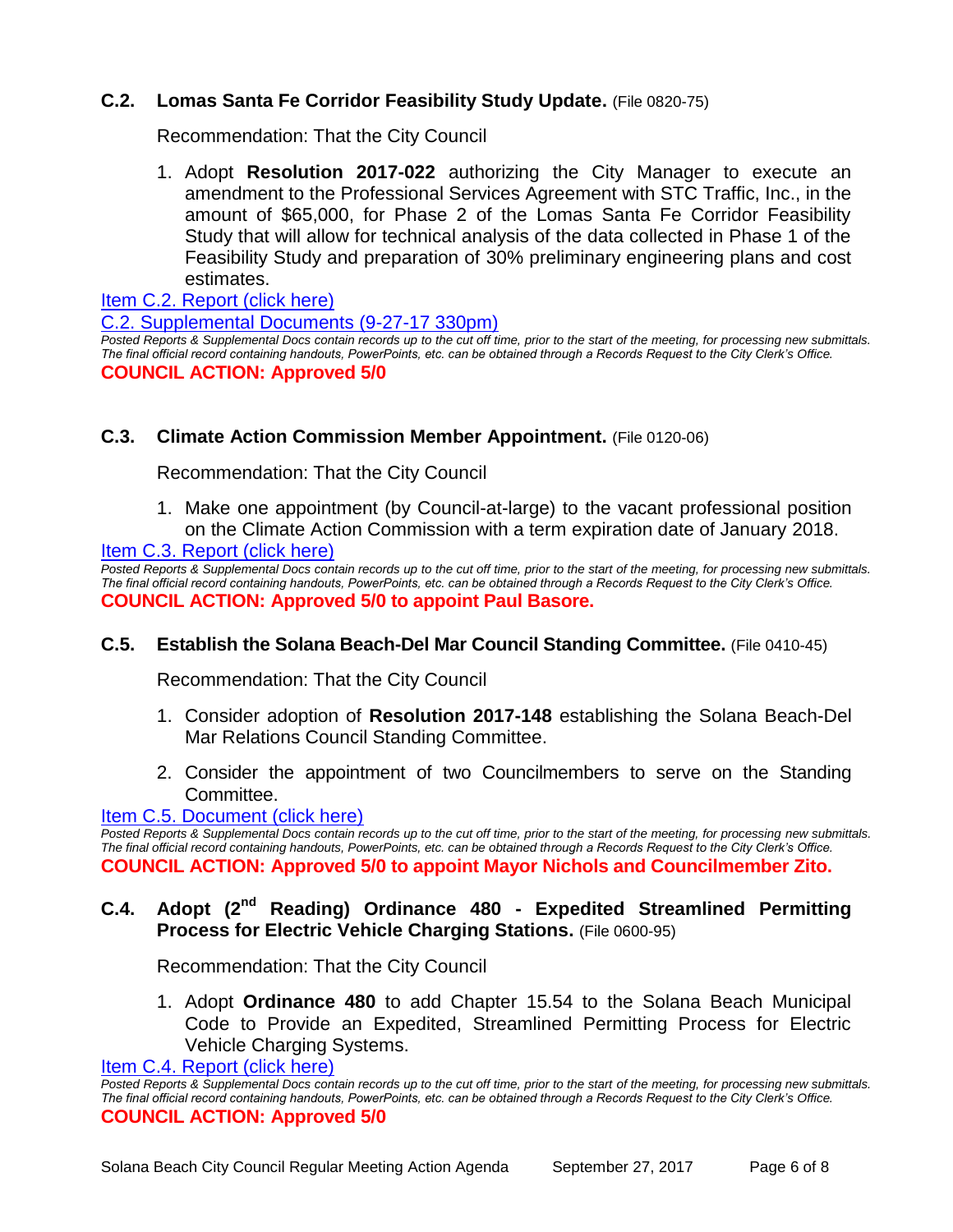## **WORKPLAN COMMENTS:**

*Adopted June 8, 2016*

## **COMPENSATION & REIMBURSEMENT DISCLOSURE:**

GC: Article 2.3. Compensation: 53232.3. (a) Reimbursable expenses shall include, but not be limited to, meals, lodging, and travel. 53232.3 (d) Members of a legislative body shall provide brief reports on meetings attended at the expense of the local agency at the next regular meeting of the legislative body.

## **COUNCIL COMMITTEE REPORTS:**

#### **Regional Committees: (outside agencies, appointed by this Council)**

- a. City Selection Committee (meets twice a year) Nichols (Edson, alternate).
- b. County Service Area 17 Marshall (Nichols, alternate).
- c. Escondido Creek Watershed Authority Marshall/Staff (no alternate).
- d. League of Ca. Cities' San Diego County Executive Committee Nichols (Edson, alternate) and any subcommittees.
- e. League of Ca. Cities' Local Legislative Committee Nichols (Edson, alternate)
- f. League of Ca. Cities' Coastal Cities Issues Group (CCIG) Nichols (Edson, alternate)
- g. North County Dispatch JPA Marshall (Edson, alternate).
- h. North County Transit District Edson (Nichols, alternate)
- i. Regional Solid Waste Association (RSWA) Nichols (Hegenauer, alternate).
- j. SANDAG Zito (Primary), Edson (1<sup>st</sup> alternate), Nichols ( $2<sup>nd</sup>$  alternate) and any subcommittees.
- k. SANDAG Shoreline Preservation Committee Zito (Hegenauer, alternate).
- l. San Dieguito River Valley JPA Hegenauer (Nichols, alternate).
- m. San Elijo JPA Marshall, Zito (City Manager, alternate).
- n. 22<sup>nd</sup> Agricultural District Association Community Relations Committee Marshall, Edson.

#### **Standing Committees: (All Primary Members)** *(Permanent Committees)*

- a. Business Liaison Committee Zito, Edson.
- b. Highway 101 / Cedros Ave. Development Committee Edson, Nichols.
- c. Fire Dept. Management Governance & Organizational Evaluation Edson, Hegenauer
- d. I-5 Construction Committee Zito, Edson.
- e. Parks and Recreation Committee Nichols, Zito
- f. Public Arts Committee Marshall, Hegenauer.
- g. School Relations Committee Nichols, Hegenauer.

## **ADJOURN:**